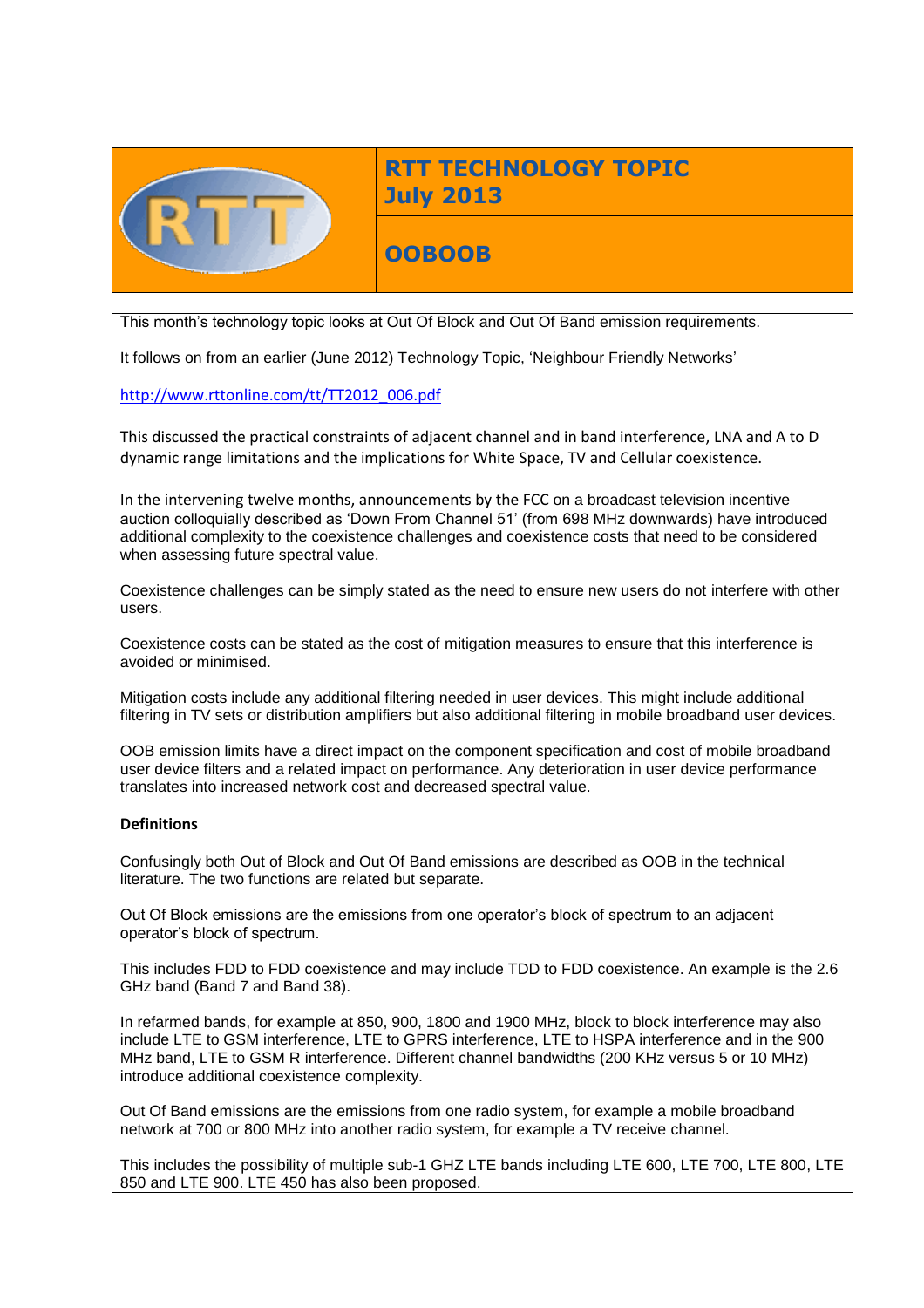## **Potential advantages of sub 1 GHz for deep rural and high mobility users**

Sub 1 GHZ bands for LTE have a number of potential advantages. Free space propagation is of the order of 7 dB lower than an 1800, 1900 or 2.1 GHz band. This means that larger radius cells can be supported for rural coverage or high mobility users.

Migrating high mobility users to bigger cells reduces handover signalling overhead and improves session stability. This increases overall network capacity and improves the user experience.

This is reflected in present network vendor product offers where the control plane is separated from user plane signalling with control functions supported from macro cells and the user plane supported on a mix of smaller cell topologies.

## <http://www.cambridgewireless.co.uk/Presentation/TakehiroNakamura020713.pdf>

Urban in-building penetration for M2M should also be noticeably better.

Low cost repeaters can be used to provide additional coverage either on an ad hoc basis for special events or public safety, for rural fixed access or for high data rate connectivity on trains or other high mobility transport systems.

Adding in high power(+33 dBm) mobiles and or high gain antennas for mobile and fixed devices creates opportunities for building large and potentially low cost macro cell networks that could support 30 Mbps data rates out to the cell edge.

Our December 2012 Technology Topic, How Far Does it Go Mate? discussed present initiatives by Telstra in Australia offering high gain antennas and range optimised user devices to subscribers for whom deep rural connectivity can be essential and at times life critical.

#### [http://www.rttonline.com/tt/TT2012\\_012.pdf](http://www.rttonline.com/tt/TT2012_012.pdf)

It could be argued that Australia is different with bigger more wide open spaces than almost any other nation but this is only partly true. Most countries have deep rural areas where social and economic gain can be realized from providing broadband connectivity and terrestrial networks can be shown to deliver cost, latency and throughput advantages when compared to other alternatives such as satellite networks.

The recent admission by the UK government that broadband roll out plans are at least two years behind schedule highlights the obvious point that wireless has a potential face saving role to play in meeting rural and semi-rural broadband coverage.

#### **The need for low cost deep rural connectivity - why different Out of Band requirements are a problem.**

However irrespective of whether coverage is provided by terrestrial or satellite networks the widespread adoption of deep rural connectivity is dependent on realising low cost devices which in turn implies a need for economic scale which implies that the same device can be sold into multiple markets.

The problem with this for terrestrial mobile broadband is that different countries have different views on the protection ratios needed between existing users, for example TV and wireless microphones, and new mobile broadband subscribers.

A present example is the suggestion by CEPT that 700 MHz mobile broadband user devices in Europe and Africa (Region 1) should have an out of band emission mask that is 40 dB higher than 700 MHz devices sold in Asia Pacific (Asia and Australia Region 3).

The stated rationale is that Region 1 700 MHz should be aligned with Region 1 Band 20 (800 MHz). However Band 20 is Reverse Duplex and therefore completely different.

There are some differences in the way that TV is deployed in different countries, for example channel